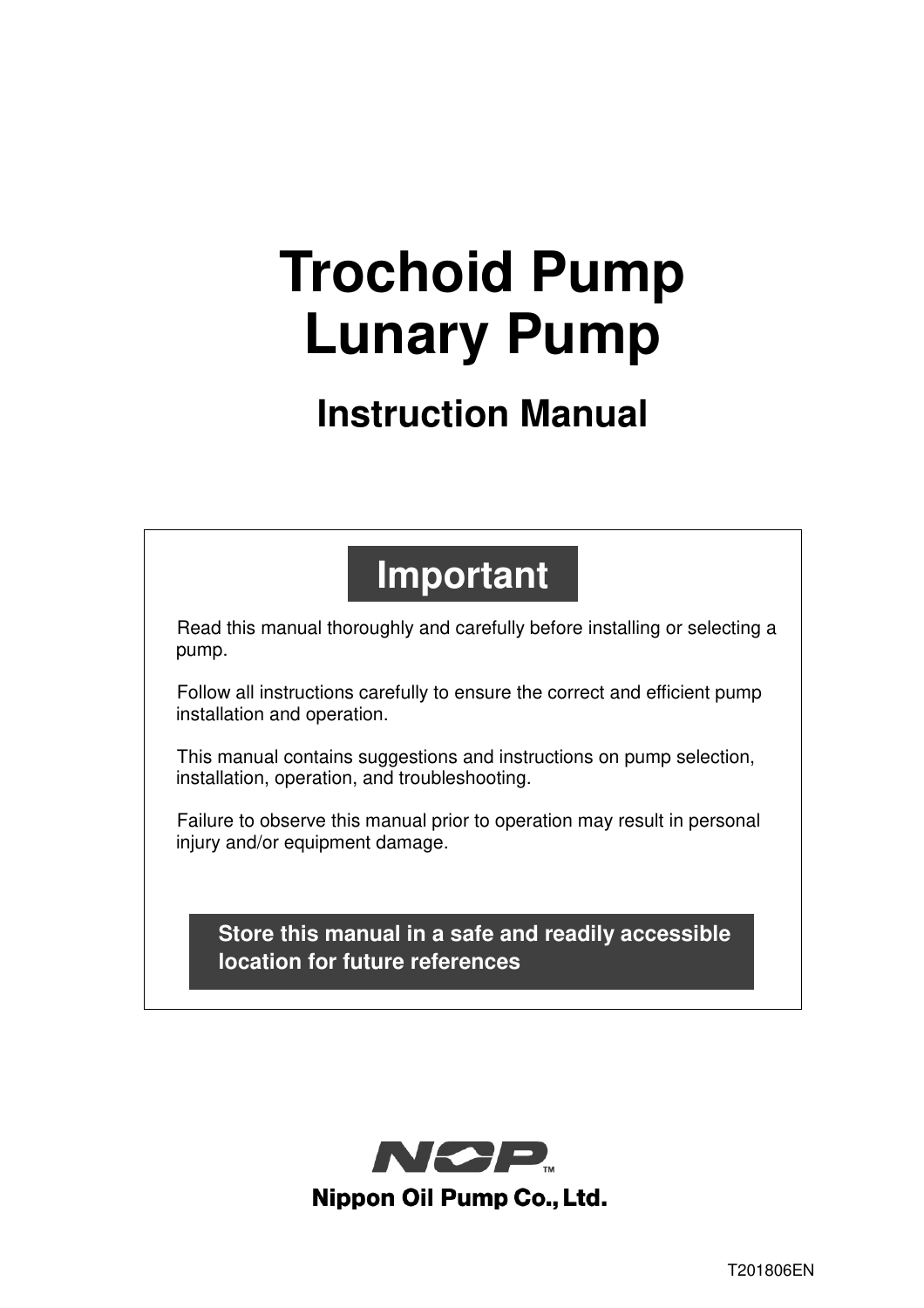# Trochoid Pump and Lunary Pump(GPL)<br>Instruction Manual

| <b>For Safe Pump Operation</b>                                                     |  |
|------------------------------------------------------------------------------------|--|
| <b>Safety</b>                                                                      |  |
|                                                                                    |  |
|                                                                                    |  |
| <b>Pump Installation</b>                                                           |  |
|                                                                                    |  |
| . Installation Positions for the Trochoid Pump, Trochoid Pump with Motor, Trochoid |  |
| Pump with Motor and Base Coupling, Lunary Pump with Motor and Base Coupling 3      |  |
|                                                                                    |  |
| <b>Pipe Arrangement</b>                                                            |  |
|                                                                                    |  |
|                                                                                    |  |
|                                                                                    |  |
|                                                                                    |  |
| <b>Preparations</b>                                                                |  |
|                                                                                    |  |
|                                                                                    |  |
|                                                                                    |  |
| <b>Maintenance</b>                                                                 |  |
| <b>Warranty</b>                                                                    |  |
| <b>Pump Selection</b>                                                              |  |
|                                                                                    |  |
|                                                                                    |  |
|                                                                                    |  |
|                                                                                    |  |
|                                                                                    |  |
|                                                                                    |  |
|                                                                                    |  |
|                                                                                    |  |
| <b>Motor Selection</b>                                                             |  |
|                                                                                    |  |
|                                                                                    |  |
|                                                                                    |  |
| <b>Pump Drive Method</b>                                                           |  |
|                                                                                    |  |
| <b>Suction Capacities</b>                                                          |  |
| Troublochooting Chart                                                              |  |

**Troubleshooting Chart**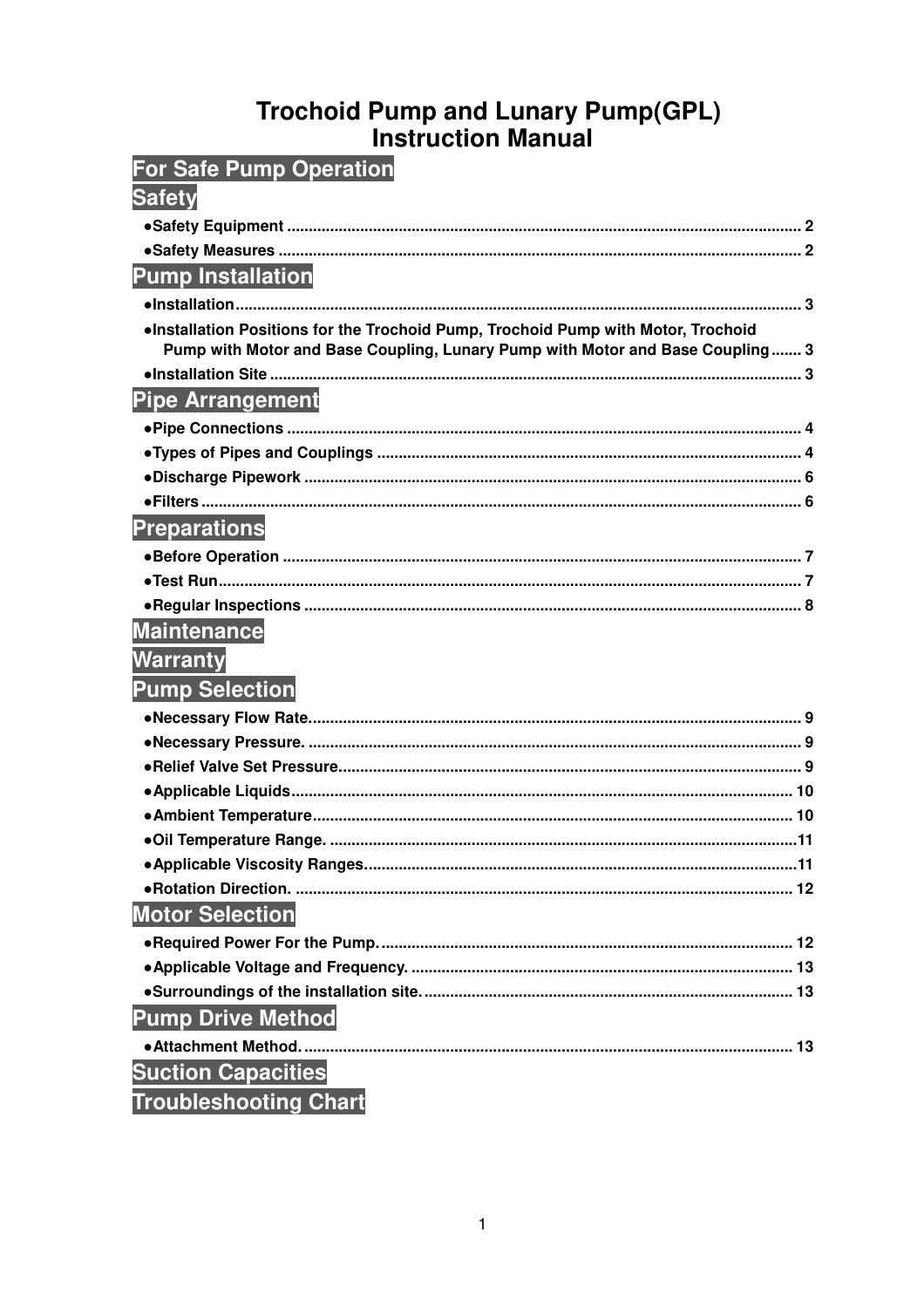# **For Safe Pump Operation**

Be sure to obtain a thorough understanding of all safety measures. Always conduct the indicated precautionary steps and safety measures. When you see the following symbols and titles in this manual, be alert to the potential for personal injury or equipment damage.

**Danger:** Failure to follow the instructions will result in death or serious personal injury. **Warning:** Failure to follow the instructions can result in death or personal injury. **Caution:** Failure to follow the instructions can result in death or personal injury.

# **Safety**

# **●Safety Equipment**

・Be sure to equip motor with an "Earth-Leakage Circuit Breaker (ELCB)" or overload protection equipment. Use this equipment only after confirming that the ratings are within the prescribe ratings stated on the motor's name plate. ・Be sure to comply with local electrical codes and regulations.

**Caution:** Failure to use "Earth-Leakage Circuit Breakers(ELCB)" and overload protection equipment could result in damage to the equipment or motor burnout.

- ・To avoid damage to pump outlet, install a galvanometer, pressure sensor, or such other devices in the pump's outlet line to detect dry running.
- ・The oil seals and packings cannot be used indefinitely.
- ・Install the pump in a safe location, or provide an protective cover or device to prevent personal injury or equipment damage caused by an accidental oil leaks.

# **●Safety Measures**

- ・Keep children or other people incapable of judging risks away from the pumps.
- ・Protective equipment should be installed to prevent fingers, hands or other objects from getting caught in the rotating or moving parts.

**Warning:** Getting your fingers, hands or articles caught in the rotating or moving parts may cause unexpected injury.

・Do not touch a pump or motor during or immediately after the operations.

**Warning:** Touching the pump or motor during the operation may result in burns.

・There may be sparks from the centrifugal force switch section when starting up certain single-phase motors (IME200S, 2ME200S, 2ME400S, 2MY750S).

**Danger:** Do not place any flammable liquids or materials in the area surrounding the motor. Such items could catch fire.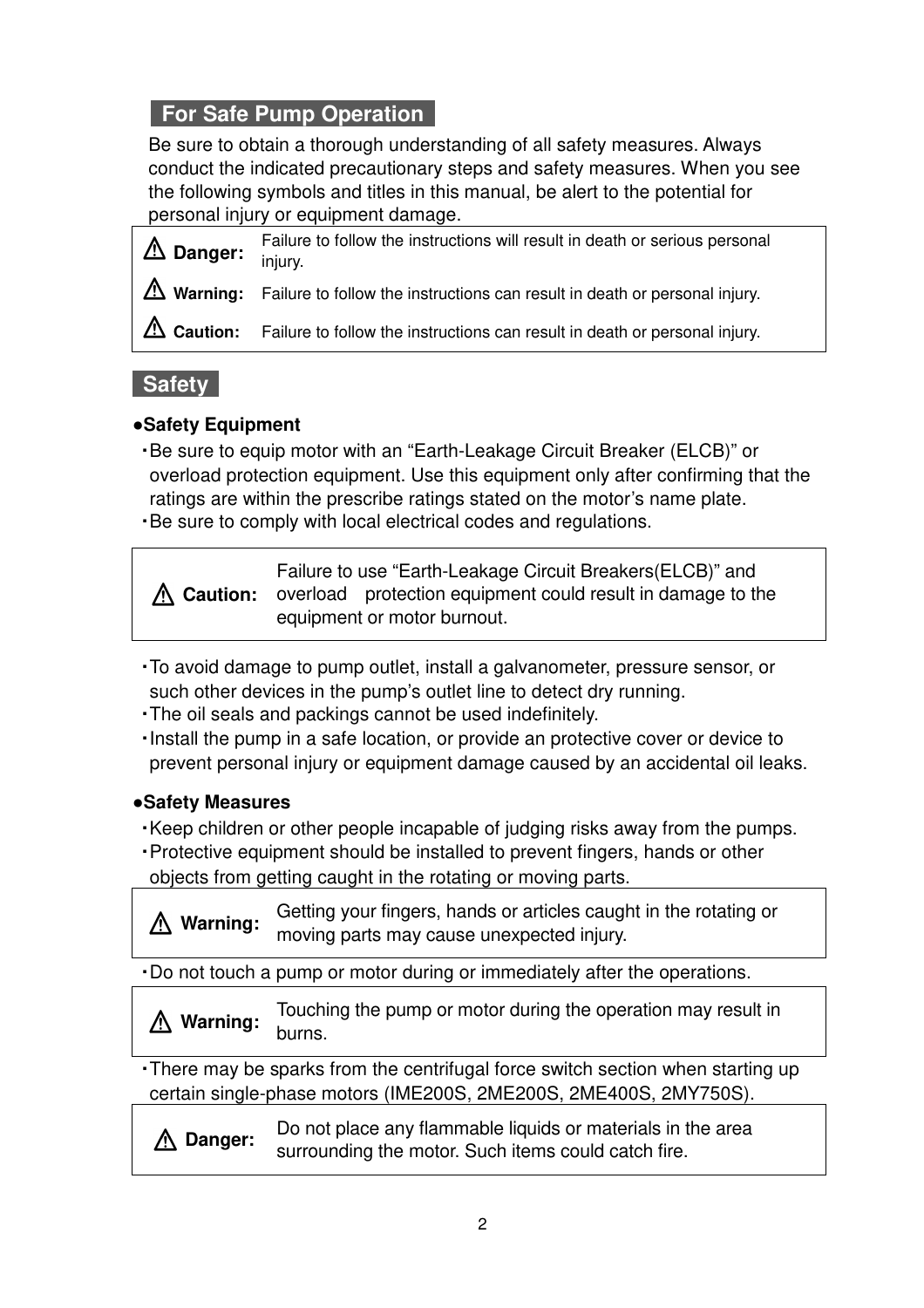# **Pump Installation**

#### **●Installation**

- ・The pump should be installed at a position that is within 1m above or below the oil surface level.
- ・It is advisable to mount the pump at a position where the suction port is above the height of the oil surface level.
- ・Please consult us if the pump should be used outside the specification range as stated above.

**Caution:** Installing the pump at a height of more than 1m above the oil surface could result in poor suction, depending on the operating conditions.

**●Installation Positions for the Trochoid Pump, Trochoid Pump with Motor, Trochoid Pump with Motor and Base Coupling, and Lunary Pump with Motor and Base Coupling** 

- ・There are no particular restrictions on the mounting directions when installing only the pump itself.
- ・When installing a Trochoid pump with a motor, the pump cannot be installed in a position higher than the motor (as seen from the horizontal position).
- ・When installing a Trochoid pump with a motor and a base coupling, the foundation where the base plate will be attached must be level.
- ・Align the attachment anchor so that it can be smoothly fitted to the base plate and the motor attachment holes.

|  | The motor may get damaged if the motor and Trochoid pump are<br><b><i>M</i></b> Caution: installed incorrectly. |
|--|-----------------------------------------------------------------------------------------------------------------|
|--|-----------------------------------------------------------------------------------------------------------------|

| A Caution: | If the installation site is not level, or if there is forcible installation in<br>which the installation holes are not in exact alignment, the angle<br>plate or base may get damaged or the axis may be deviated, which |
|------------|--------------------------------------------------------------------------------------------------------------------------------------------------------------------------------------------------------------------------|
|            | result in pump galling and ruining the pump.                                                                                                                                                                             |

# **Installation Site**

The equipment should not be installed in locations with lots of dust, high or low temperatures (refer to P.10 "Ambient Temperature"). Please consult us onwhat measures can be taken when the equipment must be used in special environments (e.g. a place in which the pump will be exposed to water, place with high vibration or high humidity) other than the typical indoor installation sites.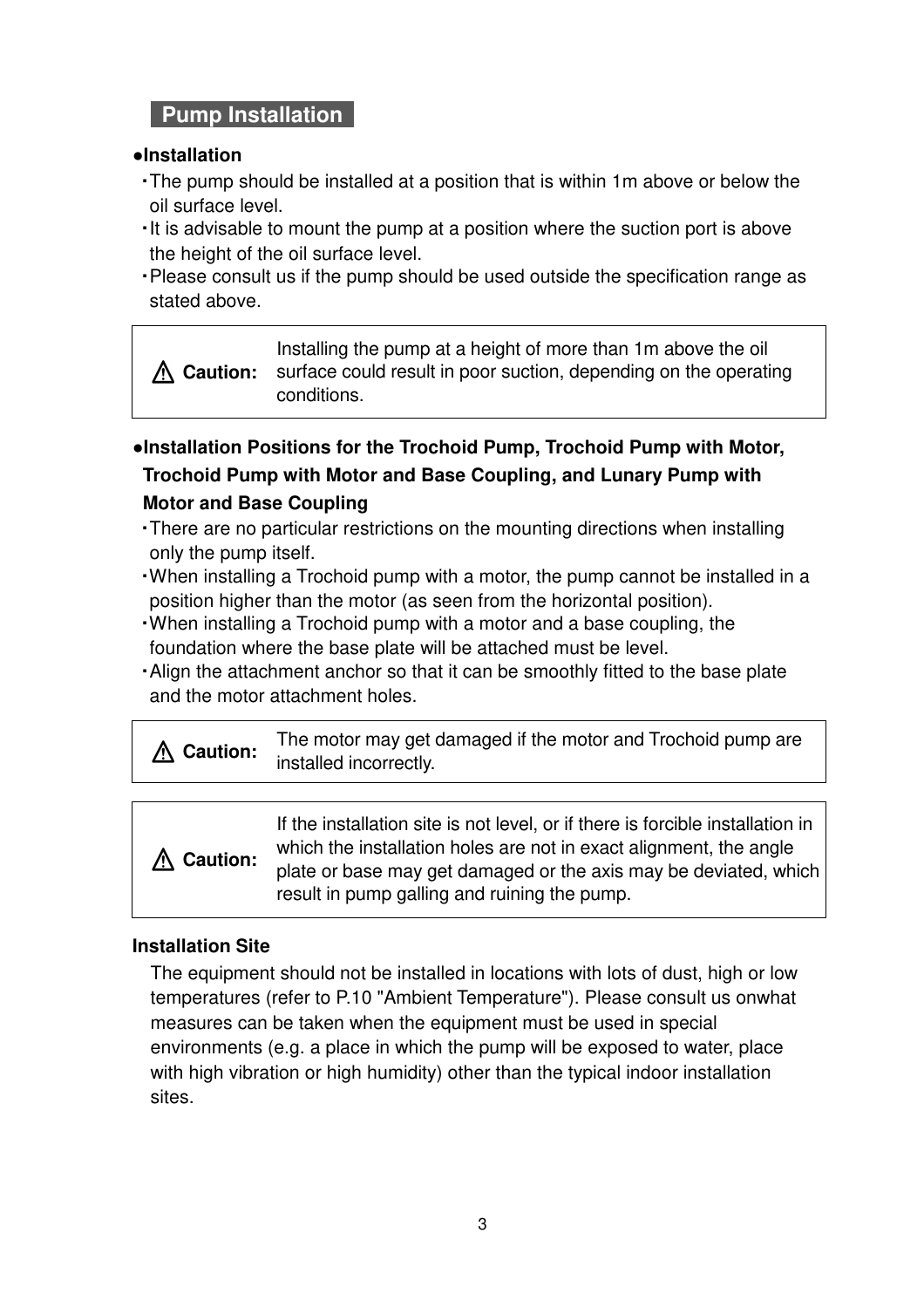# **Pipe Arrangement**

・The maximum torque allowances when tightening the screws for the Trochoid pump's pipe connections are as shown in the table below.

| $J$ lameter<br>≺с | $\mathcal{L}$ | U | $\prime$ |    |  |
|-------------------|---------------|---|----------|----|--|
| orque N·m         |               |   | vv.      | ou |  |

**Caution:** The pump bore may get damaged if these values are exceeded.

**Caution:** The use of seal tape or liquid sealants may result in reduced frictional resistance and over tightening, which in turn could damage the pump bore.

## **●Pipe Connections**

- ・Make sure that the pipe connections are securely tightened and completely sealed to prevent leaks or intake of air.
- ・Always be sure to use pipe supports so that the pipes are self-supported and will not place any weight on the pump.
- ・Make sure that the pipe lengths and angles are correct when connected so that no unnecessary strain is placed on the pump.
- ・A pressure gauge should be installed so that pump conditions can be easily monitored.
- ・Stop valves, union jacks and some other couplings should be used to make pump maintenance easier.
- ・When handling oils with high viscosities, select pipes with diameters bigger than the pump to minimize pressure loss.
- ・Some of the high-pressure hoses and other parts have narrow internal diameters. Therefore, be sure to check not only the inner diameter of screw-in sections, but the whole area of the pipe as well before use.
- ・It is recommended that an air vent valve in discharge line and additional priming hole in suction line be provided to prevent possible startup troubles.

# **●Types of Pipes and Couplings**

・All pipes must be cleaned thoroughly before connected to the pump. Some pipes may have dust from storage or threading debris remaining inside. Be sure to flush out all pipes to ensure that they are thoroughly clean before use.

**Caution:** The pump and connected equipment may become damaged if the pipes are not adequately clean.

**Caution:** Do not attempt to flush the pipes after attaching to the pump.

**Caution:** Test the pipes for air tightness before installing the pump.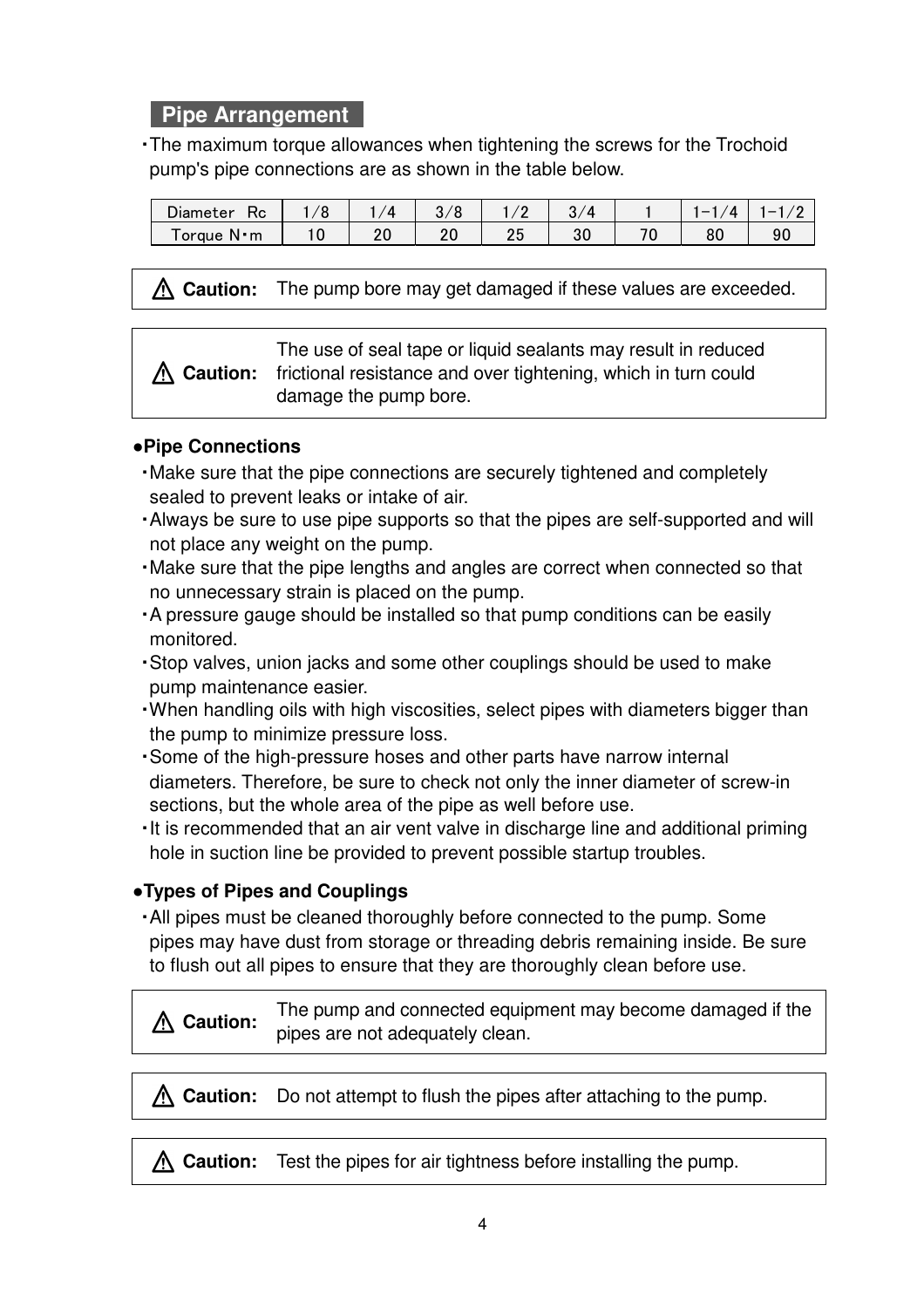#### **●Pipe Arrangement for Suction Side**

- ・For the suction side, select pipes with diameter that will keep the fluid velocity in the pipe at 1.5m/s or less and suction resistance at -0.03MPa or less.
- ・Make sure that the total pressure resistance of devices installed on the suction side of pipes, filter and valves in the pump suction line is smaller than 0.03MPa.

| <b>〈Calculation</b> 〉 |
|-----------------------|
|-----------------------|

Fluid Velocity $(m/s)$ =

Pump Flow Rate (m<sup>3</sup>/s) Pipe Cross-section Area (m<sup>2)</sup>

**Caution:** Trapped air or foam inside the pipes may result in pump noise, vibrations and heating, which in turn could ruin the pump.

・Calculate the suction head based on the minimum oil level.



・Keep the suction-side piping as far away as possible from the return port of the relief valve or actuator so that there will be no negative influence from the returned oil.



- ・Piping in the suction line should be as short as possible and with minimum number of bends.
- ・Inspect all of the valves thoroughly, cocks and couplings before assembling the pipes. Do not use any items with cavities or narrow ports.
- ・When bending or soldering the pipes, make sure that those pipe bores do not become smaller.
- ・Make sure that pipe inside diameter doesn't change throughout the pipe.
- ・Make sure that the opening section of the packing is cut away in accurate diameter and without any burrs.
- ・Make sure that air doesn't enter the pipes.
- ・It is recommended that suction pipes with bore diameter of one or two size larger be selected to reduce suction resistance if pumping oil with viscosity of ISO VG68 or higher in viscosity.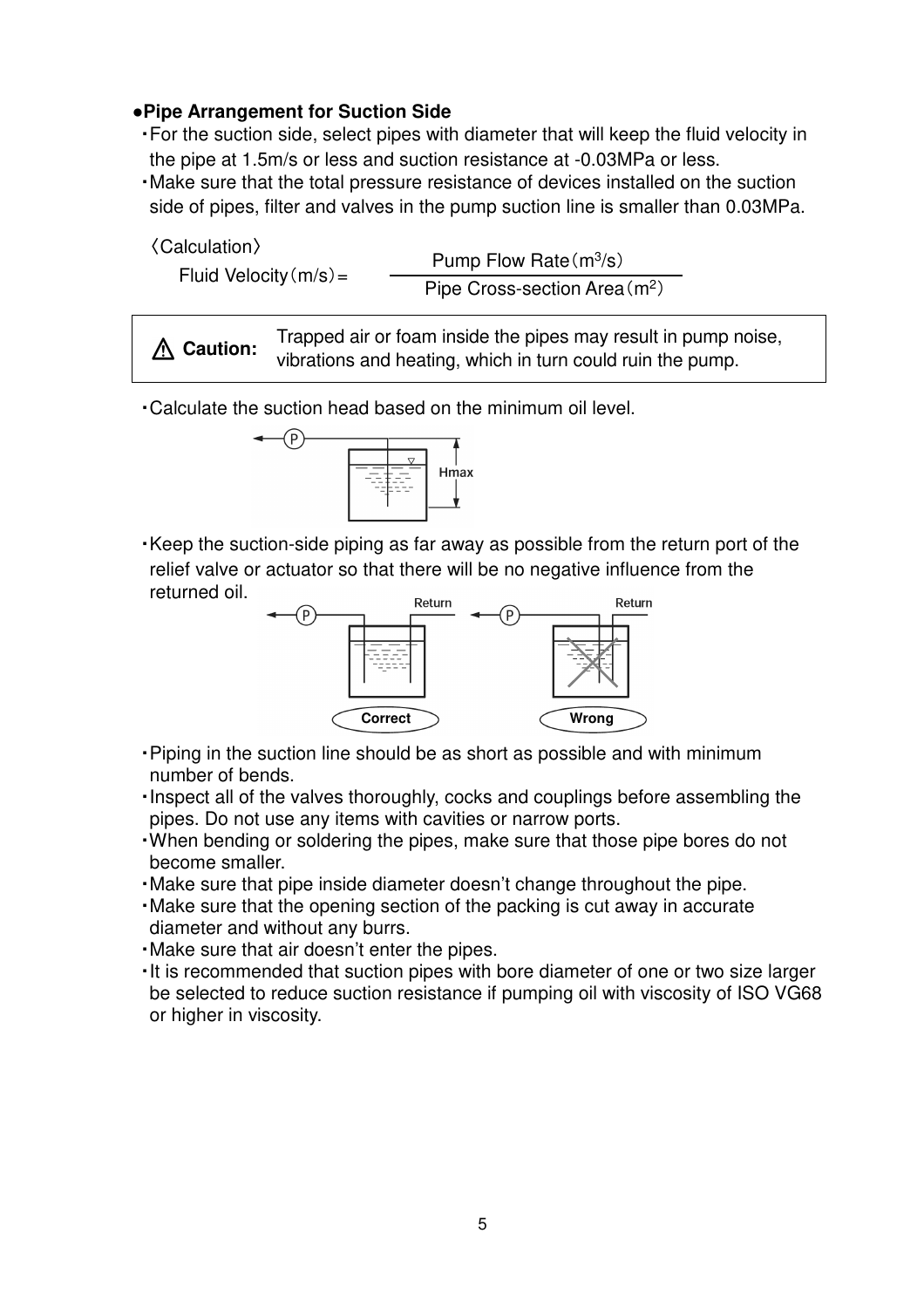

・Use gate-type valves when installing valves.

・If the pressure still remains inside the pipes in discharge line after the operation is stopped, a non-return valve should not be installed in suction line but in discharge line.

**Caution:** Make sure that the pressure in suction line won't exceed 0.03MPa. Excess pressure in suction line may cause oil seal damage, oil leakage. Special attention will be required particularly if you use forward and reverse type Trochoid pump.

#### **●Discharge Pipework**

・Select pipes which is wide enough to allow the fluids flowing through the discharge line at a speed of 3m/s or less.

#### **●Filters**

- ・It is recommended to Install suction filter of 150-mesh with as large capacity as possible if operated in a normal condition.
- ・Select filters with a passage resistance of 0.01MPa or less after confirming the manufacturer's specifications.
- ・The purpose of installing suction filter is to remove large objects that could hamper normal pump operations. Even very tiny object passing through the filter could significantly shorten the pump service life. Therefore, the oil used with the pump will need to be replaced on a regular basis, or cleaned regularly with a filter which is smaller than 11-micron openings.

**Caution:** Foreign objects mixed in the oil may significantly shorten the pump service life or damage the pump. Very fine objects which can pass through the suction filter also can cause performance drop, shortened service life, oil leaks depending on the use environment. Therefore, the filters need to be cleaned on a regular basis. Continuous use of clogged filters may result in an abnormal noise, vibrations and poor discharge.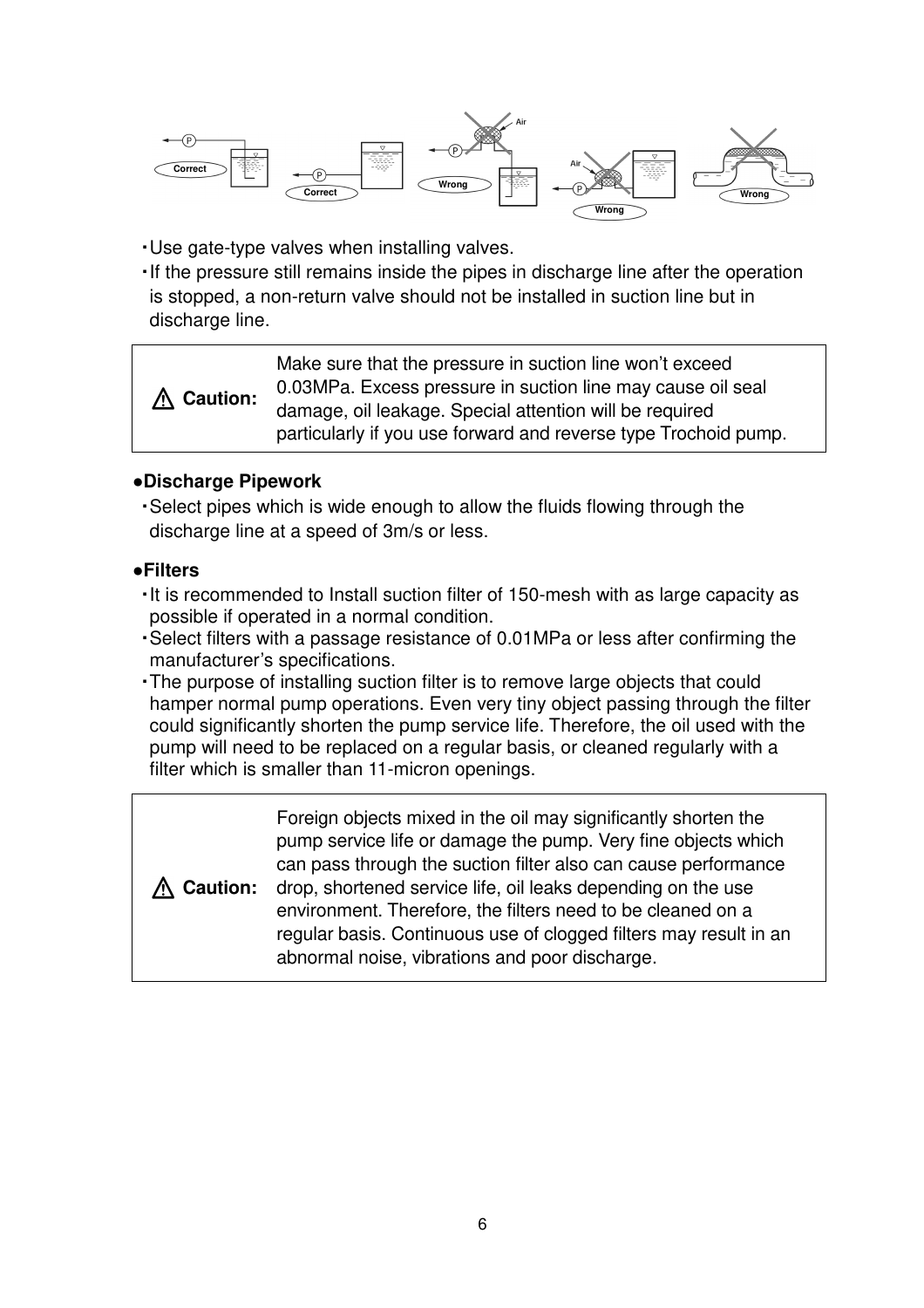# **Preparations**

#### **●Before Operation**

・Check the direction of the pump rotation, suction port and discharge port.

・The rotation direction for our NOP motors (which is specially customized to work with NOP pump), is indicated on the wiring plates on the motor frame or terminal box section. Make the necessary connections after first checking these directions. If using our NOP motor confirm the direction of motor rotation before wiring, which is indicated on the wiring plate attached to the motor frame or terminal box.

1) Our NOP motor (3-phase power source) is designed to rotate in the standard rotation directions when wired in accordance with the wiring diagram as shown below.



2) Some types of general-purpose motor (3-phase) equipped with a base coupling may need to be wired differently from the diagram above, if that will be the case, wire the connections in accordance with wiring plates on the pump.

**Caution:** Mistakes in the rotation direction and positioning of the suction and  $\sum_{n=1}^{\infty}$ discharge ports could result in oil leaks or damage to the pump.

- ・Confirm whether the tank on the suction side is filled with clean oil.
- ・Confirm that there are no loose sections in the piping.
- ・Confirm that the entire pipe circuit is fully opened.
- ・Confirm that the valves around the pump are all fully opened.
- ・On the initial startup, turn the pump on and off quickly for a few times to confirm that the motor is running in the right direction.
- ・There is no ON / OFF switch on our pumps. It will start just after the wire is connected to the power supply. So, make sure that the power is completely disconnected before performing the wiring.

#### **●Test Run**

- 1) Dry Run
- ・Do not run the pump dry for more than 10 seconds. Stop the operation if the pump cannot prime oil.
- ・When it takes long time until the pump starts to draw oil, pour oil into suction pipe beforehand.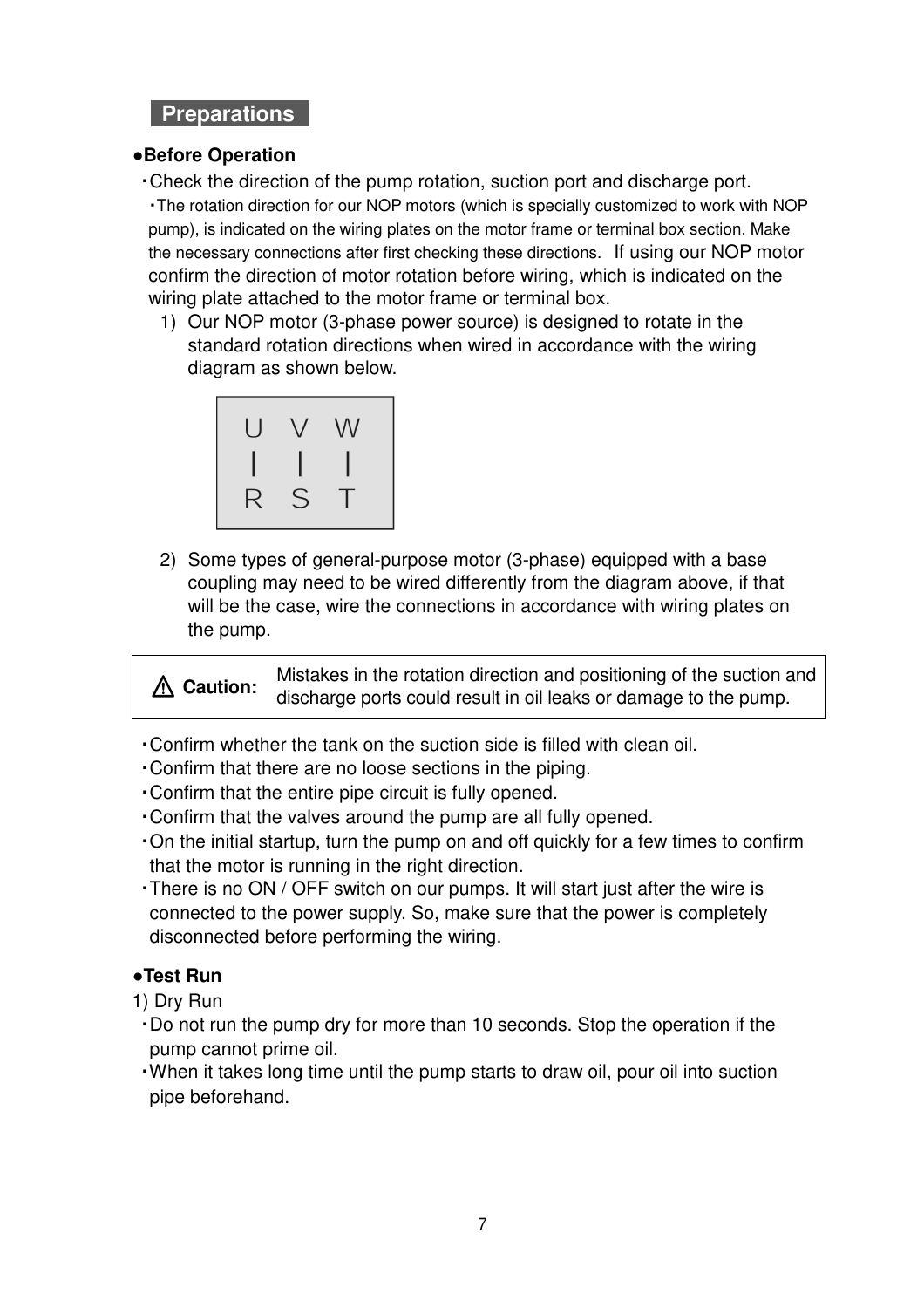#### **●Daily Start-up Inspection**

・Be sure to make the necessary inspections every time before start-up. In particular, for oil leaks from the pump or pipes, abnormal noise and heating.

**Caution:** If any abnormalities are discovered, immediately stop the pump and check for the problem area.

#### **●Regular Inspections**

- ・If the pump is used as an important safety parts, regular inspections should be performed at least once a year to ensure that they are operating correctly.
- ・These inspections should be carried out in our plant or facilities approved by us.

# **Maintenance**

- ・Seal kits and spare parts should be kept on hand to deal with sudden faults or poor operation due to aging deterioration.
- ・The most common reason for poor performance is the use of fluids that have become dirty or degraded. Therefore, the oil replacement and other maintenance work should be performed on a regular basis.
- ・Be sure to cease all operations and perform necessary inspections and maintenance if there are any abnormal sounds, heating or other abnormalities when using a motor that had been kept in storage for an extended period of time.
- ・The coupling and oil seals used for the Trochoid pump and motor are consumable parts and so will need to be replaced on a regular basis (1 year or 8,000 hours of use).
- ・The pump service life will become shorter than 1 year or 8,000 hours of use If it is operated in an environment other than as stated above
- ・There are certain types of seal-kit that we cannot supply, such as ones for fuel oil, cutting-oil or heat-resistant types.

# **Warranty**

- ・Faults caused by conditions outside the stated specifications or attributed to foreign matter or other external causes are not covered by the warranty.
- ・The terms of warranty is for 1 year after the delivery or 8,000 hours of use, whichever occurs first. The warranty applies only when operated within the product specifications and in accordance with the "Instruction Manual for Trochoid and Lunary Pumps" stated in this Trochoid Pump Catalog.
- ・The warranty doesn't cover any faults caused by any modifications or disassembling of the pump made by customer.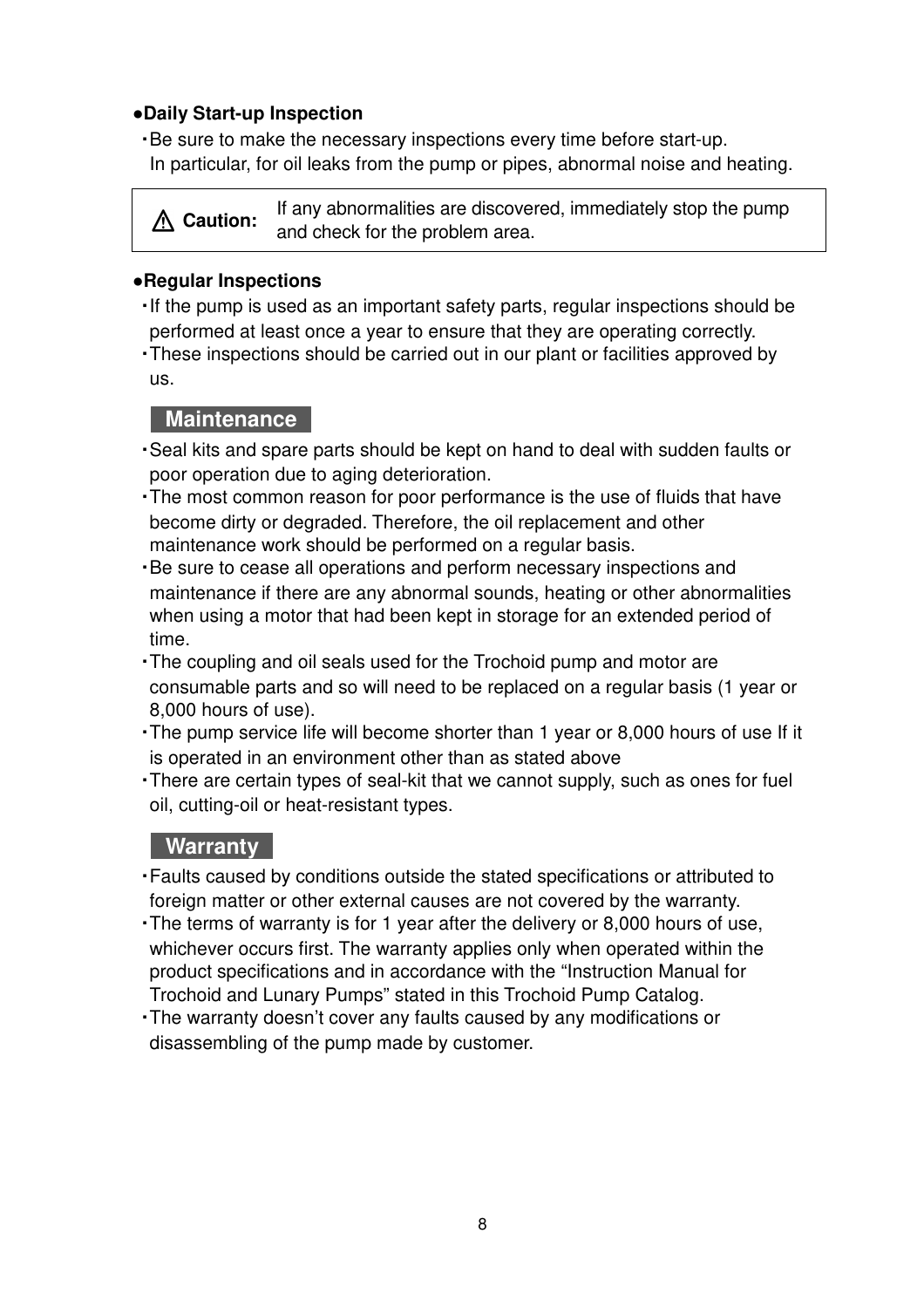# **Pump Selection**

#### **●Necessary Flow Rate.**

- ・Refer to the Trochoid Pump Catalog or the drawings. (Catalog values are just for reference only and not for guaranteeing the performance.)
- ・The discharge flow rate will vary depending on the type of oil you use, temperature and pressure. (Flow rate varies depending on the pump use conditions and environment.)
- ・Pumps that provide plenty of leeway should be selected.

## **●Necessary Pressure.**

・Refer to the Trochoid Pump Catalog or the drawings. -The setting must not exceed the pump's rated pressure and the motor rating.

# **●Relief Valve Set Pressure.**

- ・The default setting of relief valve pressure is the cracking pressure.
- ・The setting must not exceed the pump's rated pressure and the motor rating.
	- Cracking pressure is the pressure at which the relief valve starts to open and allow a certain amount of oil to flow.
- ・The relief valve can be used as both a safety valve and as an pressure control valve. Two types of relief valves are available (external-return type and internalreturn type) depending on the intended purpose.

**Caution:** When using the internal-return type as the safety valve, do not run the pump continuously more than 30 seconds if running the pump against closed discharge. It could result in pump or motor burnout.

| $\Lambda$ Caution: | When using the internal-return type as a pressure control valve,<br>do not make any settings that would allow for the relief amount to<br>exceed 50% of the pump flow rate. This could result in abnormal |
|--------------------|-----------------------------------------------------------------------------------------------------------------------------------------------------------------------------------------------------------|
|                    | pump heating or pump damage.                                                                                                                                                                              |

**Caution:** If an external-return type relief valve is selected, the relief oil must be returned to completely below the tank oil surface.

・Set the relief valve set pressure slightly higher than the pressure actually needed. The necessary discharge amount will not be obtained if oil leaks from the relief valve.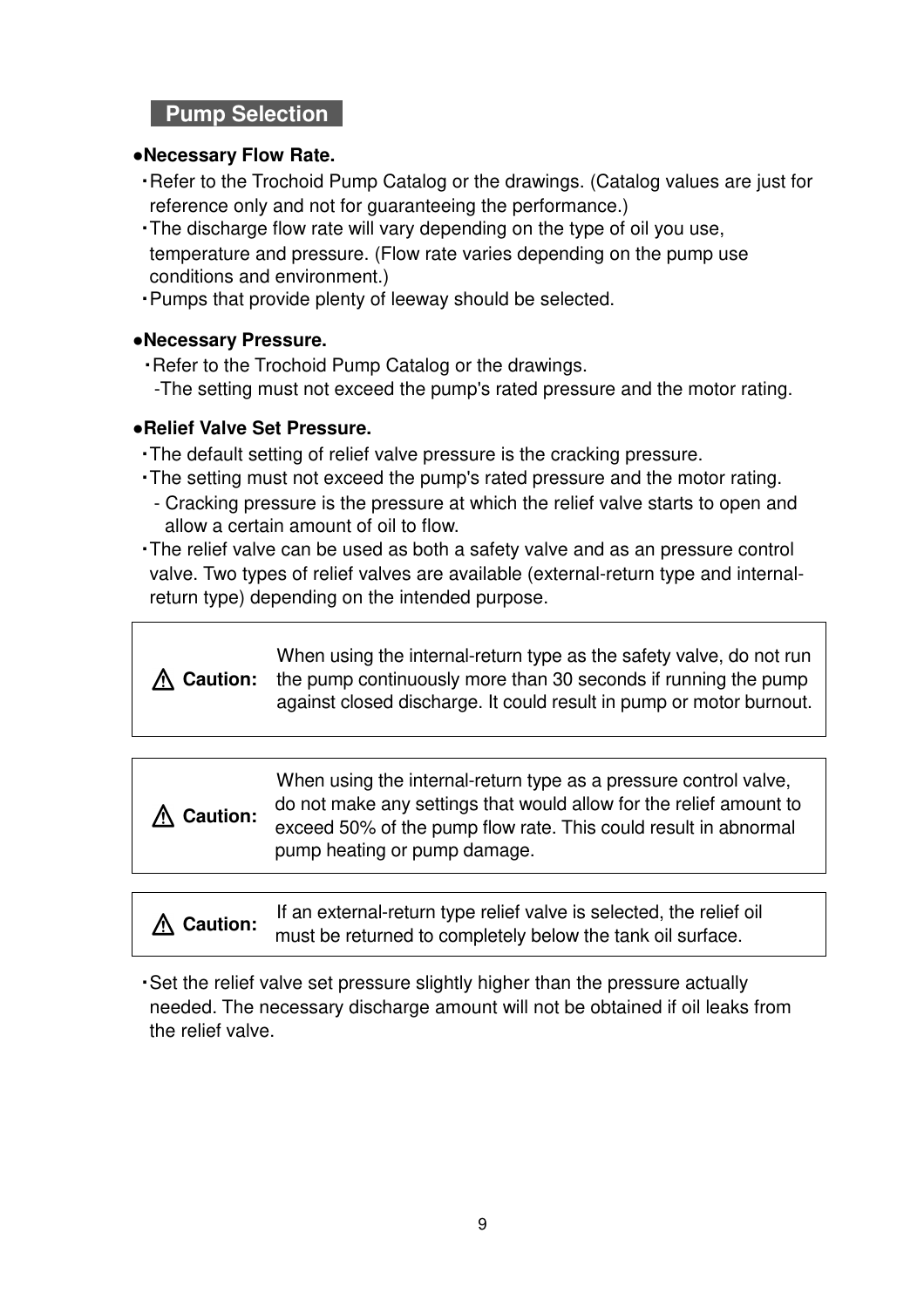# **●Applicable Liquids**

・Applicable Liquids

Trochoid pumps and Lunary pumps can handle a very wide range of applications, but be aware that these pumps were intended to use with oils. -2HT and GD series, the trochoid pump for low viscosity, is applicable to fuel

oils (except high vapor pressure oils such as gasoline)

-2HW series, the Trochoid pump for coolant, can be used with coolant fluid. Please consult your coolant water supplier as the pump service life may be significantly shorten or pump may get damaged if operated under a certain oil temperature or environment.

・Trochoid pumps and Lunary pumps adopt a self-lubricating method so that the sliding surfaces and bearings are lubricated by the pumping oil itself.

**Caution:** The pump may become damaged if it is used with water, liquids which contain corrosive substances or don't offer lubricity or rust protection.

**Caution:** compatibility of the oil with the Trochoid seal material in advance. Check with the oil manufacturer (or distributor) for the Use of incompatible oils may cause leaks.

- ・It is very rare, though certain operating environment, pumped liquid, swarf or work materials may cause oil leakage and damage the pump. If it is the case, the pump cannot be used.
- ・Please consult us if using oils with low viscosity as you may need to select a pump specially designed to handle it and maximum permissible operating pressure will also be restricted.

**Caution:** The pump may get damaged if using oils with low viscosity.

・Some fuel oils contain properties that will cause the standard oil seals to swell. Be sure to check the compatibility with the oil before use.

**Caution:** Do not use gasoline or any other high vapor pressure oils. It could result in explosions or fires.

If you use with fire-resistance fluids, please contact us as there are some seal types which do not have durability against them.

# **●Ambient Temperature**

• Ambient temperature range of Trochoid and Lunary pumps is  $-20^{\circ}C \sim 40^{\circ}C$ . • Ambient temperature range of our motor is -10 $\degree$ C ~ 40 $\degree$ C.

**Caution:** the Trochoid pump, Lunary pump or motor, resulting in a serious Operations outside the above temperature ranges could damage accident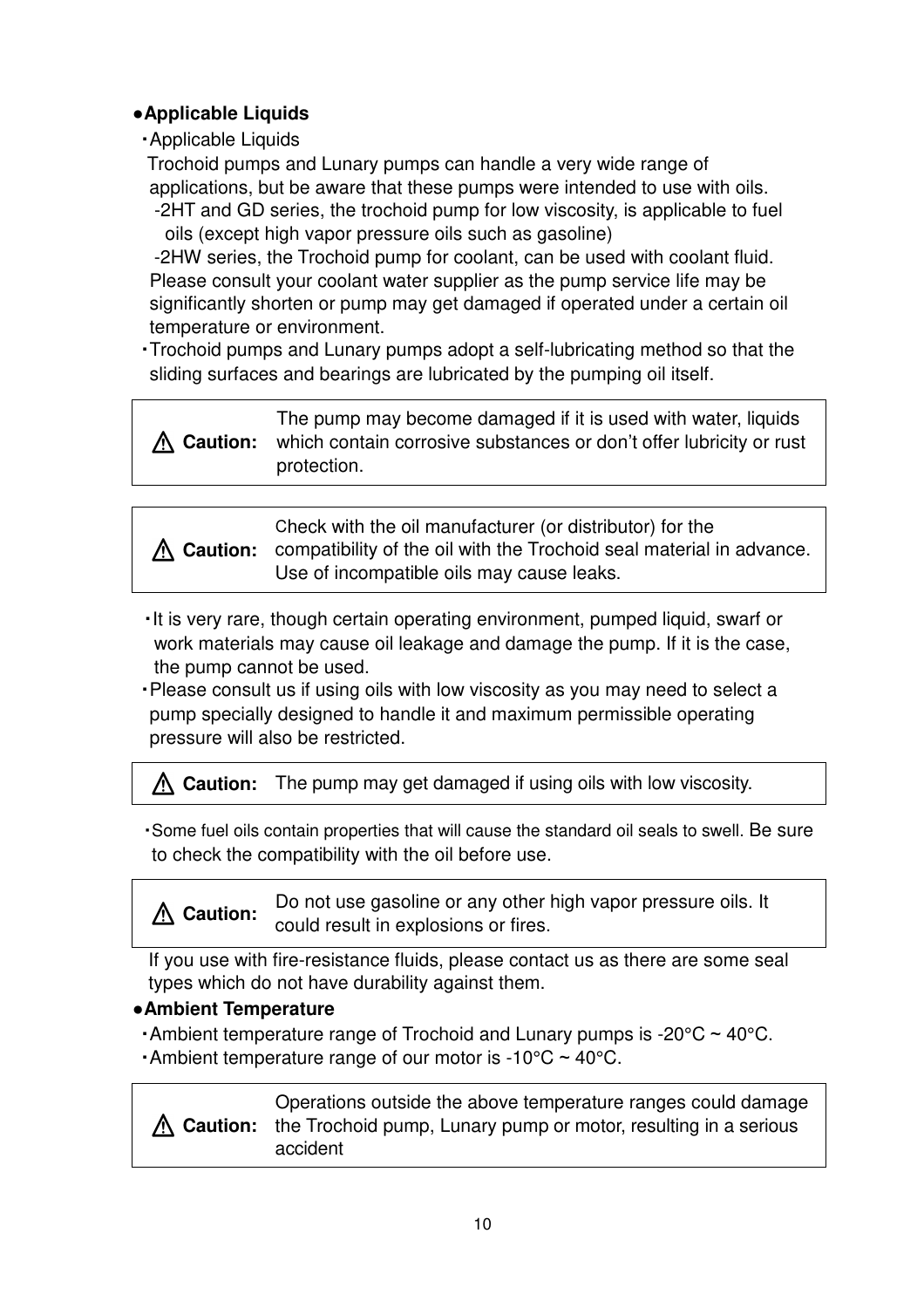# ●**Oil Temperature Range.**

- The temperature range of the oil is -5  $\sim$  80°C. (GD-2H is 20  $\sim$  40°C)
- ・The models with seal packing code of [VF] can handle the oils within the temperature range of 80 ~ 120°C.
- ・The models with seal packing code of [VH] can handle the oils within the temperature range of 120 ~ 200°C.

-The maximum operating pressure is 0.7MPa when the oil temperature is 80°C or higher.

- ・The temperature gap between the pump and the oil must be within 40°C.
- ・Normally motor and pump have specified temperature range for the operating environment, so be sure to take measures to keep the oil temperature within that range.



**Caution:** decrease performance and result in leaks. Please consult us if Operations outside the above temperature ranges could significantly shorten the Trochoid and Lunary pump's service life, running the pump outside the above temperature ranges, as it may require the pump with special specifications.

**Warning:** Pumping a high temperature oil could cause burns from pumps or leaked oil.

# **●Applicable Viscosity Ranges.**

- The permissible viscosity range of oils for Trochoid pump is  $10 \sim 500$  mm<sup>2</sup>/s. Refer to "Suction Capacities" on P.14 for your reference.
- -The permissible viscosity range of oils for 2HT series (for oils with low viscosity) and 2HW series (for coolant fluids) is  $2 \sim 100$ mm<sup>2</sup>/s.
- ・The permissible viscosity range of oils for high-viscosity pumps (3V, Lunary pump) is  $46 \sim 2,000$ mm2/sec.

**Caution:** significantly shorten the service life of the Trochoid and Lunary Operations outside of the above viscosity ranges could pumps, decrease performance and result in leaks.

- ・The volumetric efficiency (discharge amount) drops as the viscosity becomes lower.
- ・The required power (motor output) increases as the viscosity becomes higher.
- -Low winter temperatures must be taken into account when selecting a motor.
- ・Please consult us if using oils with low viscosity, as the maximum applicable pressure may be restricted.
- ・Please consult us for special specifications if running the pump outside the above viscosity ranges.

**Caution:** Running the pump in the oil with high viscosity or at high speed may cause pump malfunctions.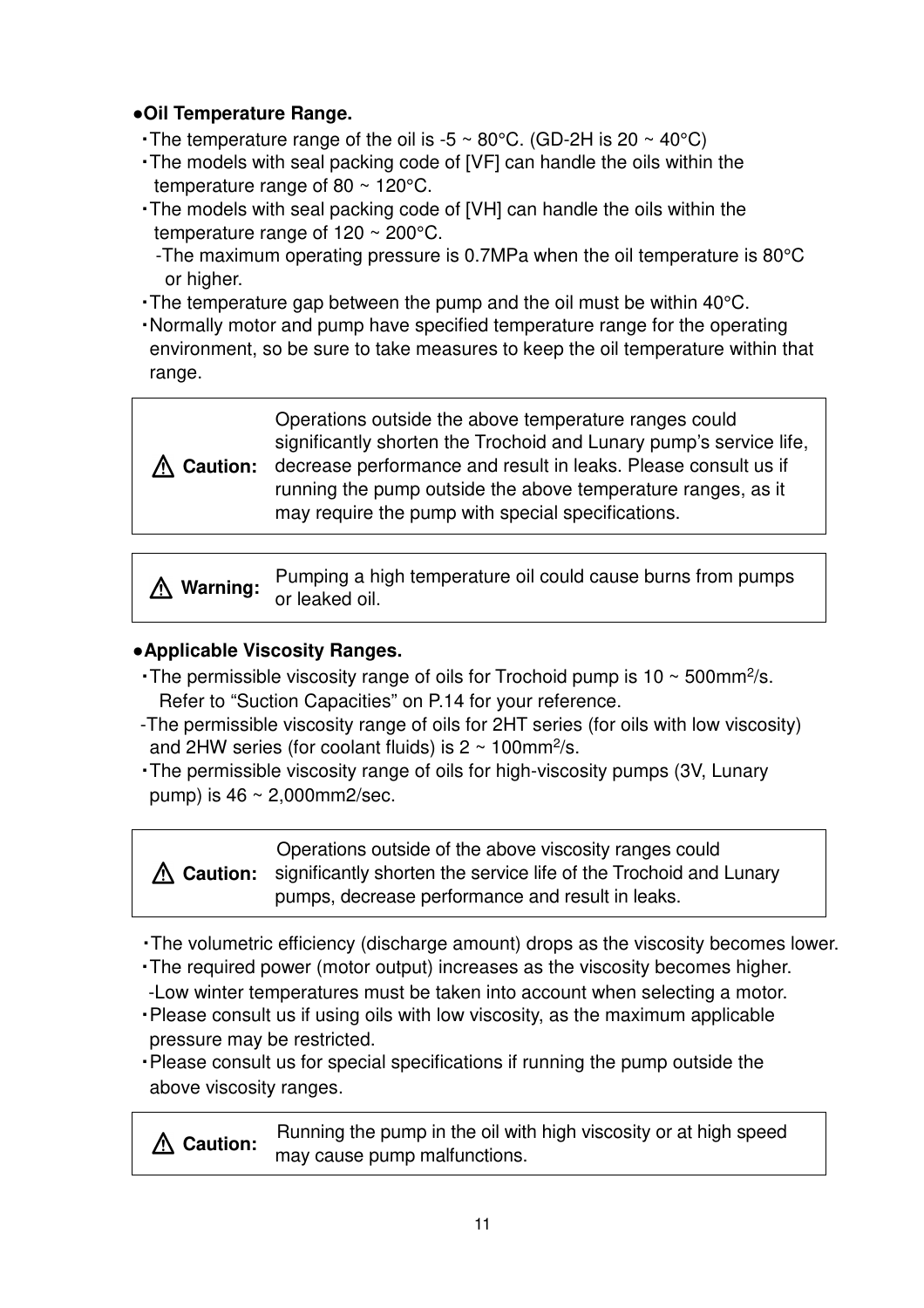## **●Rotation Direction.**

- ・The rotation, suction and discharge directions of the Trochoid and Lunary pumps are fixed, except for some models that offer forward and reverse rotation. Set the rotation direction of the motor in accordance with the rotation direction displayed on the pump nameplate.
- ・The Trochoid and Lunary pumps have holes on the pump suction (negative pressure) which are provided to release pressure for protecting the oil seal. If a mistake is made in setting the rotation direction, the suction and discharge positions will be switched. As a result, discharge pressure will flow through the holes which is originally intended to release pressure. This pressure will build up against the oil seal, causing seal break and oil may splash out.



- ・As shown in the figure on the left, the oil is discharged from the discharge port. When there is a back pressure, the oil passes through the bearing A, lubricates the ball bearing, and stopped by the oil seal. When the pressure exceeds 0.03 MPa (0.3 kgf/cm<sup>2</sup>), however, the seal may rupture and the oil splashes out.
- ・A small hole B is provided to return the trapped oil to the suction side. In other words, the oil trapped in space C is always returned to S area. If the pump rotates backwards, the suction port and discharge port will be switched and the oil pressure goes directly to the oil seal through the small hole B. Soon the seal will rupture and end up with oil leakage, as there is no oil passage to release the pressure. Ruptured oil seal must be replaced as the lip is damaged. Please consult us when replacing the oil seal.

**Warning:** rotational setting could break the oil seal and the oil may splash Be sure to set the pump rotation direction correctly. Mistakes in out, resulting in unexpected accidents.

# **Motor Selection**

- **●Required Power for the Pump.**
- ・Select a motor with adequate power margin with reference to the performance carve of the pump on the catalog.
- ・The power required by the pump will vary depending on pressure, flow rate and viscosity of the oil.
- ・More power is required as the viscosity of the oil increases.
- -Low winter temperatures must be taken into account when selecting a motor.
- ・The single phase motors do not conform to the motor high-efficiency regulation in USA.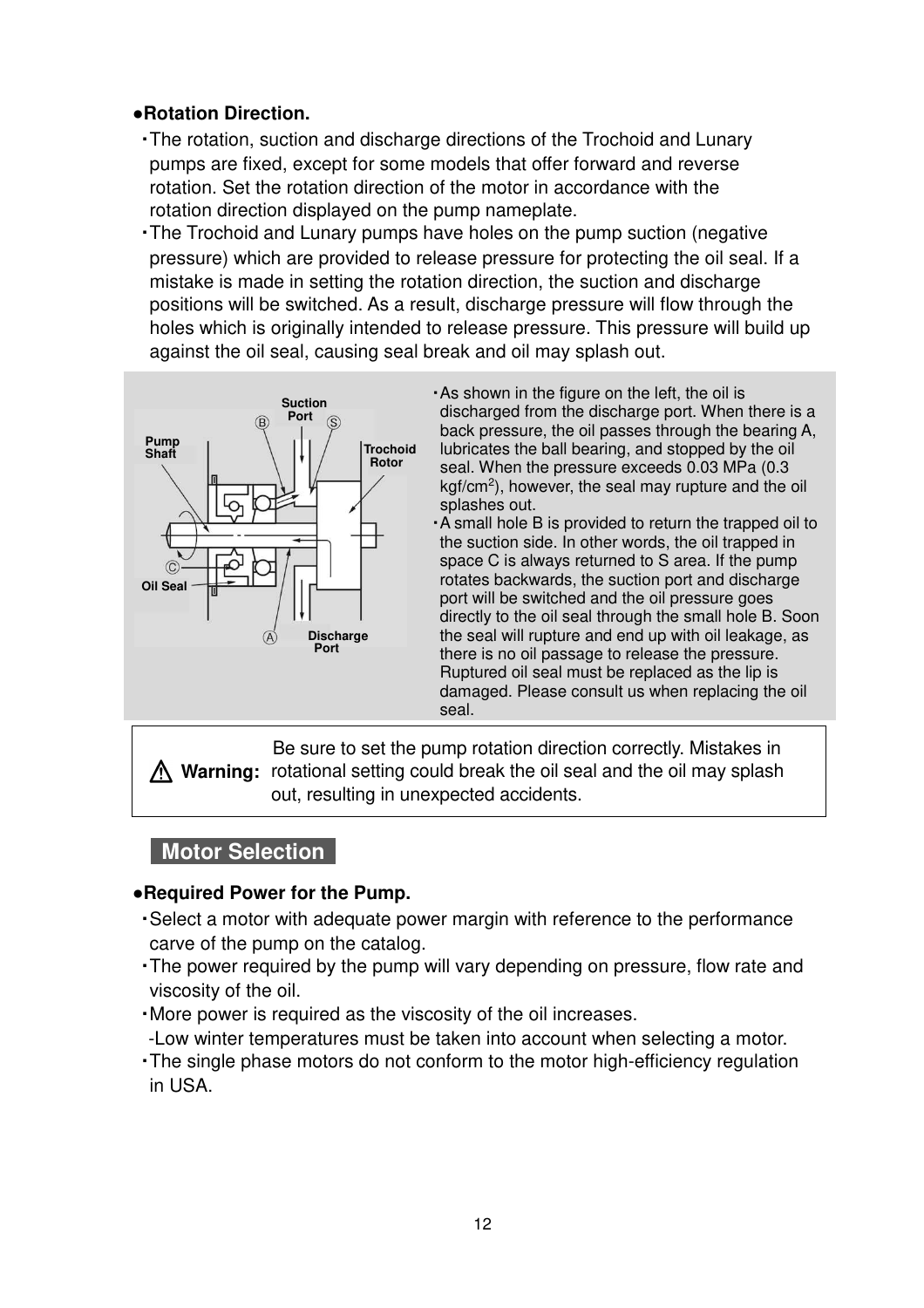## **●Applicable Voltage and Frequency.**

・Make sure that you are applying the correct power voltage and frequency indicated on the motor name plate.

**Caution:** Applying an incorrect voltage or frequency could damage the motor or result in abnormal pressure or flow rate.

## **●Surroundings of the installation site.**

・Confirm the surroundings of your pump installation site. Select a motor for outdoor use or a explosion-proof motor depending on the surroundings of the installed location.

# **Pump Drive Method**

#### **●Driving Method.**

- ・Pump driven by special-purpose motor: Trochoid pump with motor.
- ・Pump driven by general-purpose motor: Trochoid pump with motor and base coupling or Lunary pump with motor and base coupling.
- ・Power source other than electric motor: Trochoid pump, Lunary pump.
- ・Trochoid and Lunary pumps are designed on the premise that the motor and shaft center are arranged in a straight line. Centering of the drive shaft and pump should be within 0.05mm TIR.



・Please contact us for the drive methods in which the load is placed on pump shaft along radial or thrust direction.

| Caution:        | Poor alignment between the motor and the Trochoid or Lunary<br>pump may result in vibrations, loud noises and damage to the<br>pump.       |  |  |  |
|-----------------|--------------------------------------------------------------------------------------------------------------------------------------------|--|--|--|
|                 |                                                                                                                                            |  |  |  |
| <b>Caution:</b> | When attaching the coupling to the pump shaft, do not forcibly<br>hammer the coupling into place. It could result in pump<br>malfunctions. |  |  |  |
|                 |                                                                                                                                            |  |  |  |
| <b>Caution:</b> | Placing thrust load or radial load on the pump shaft may cause<br>pump malfunctions.                                                       |  |  |  |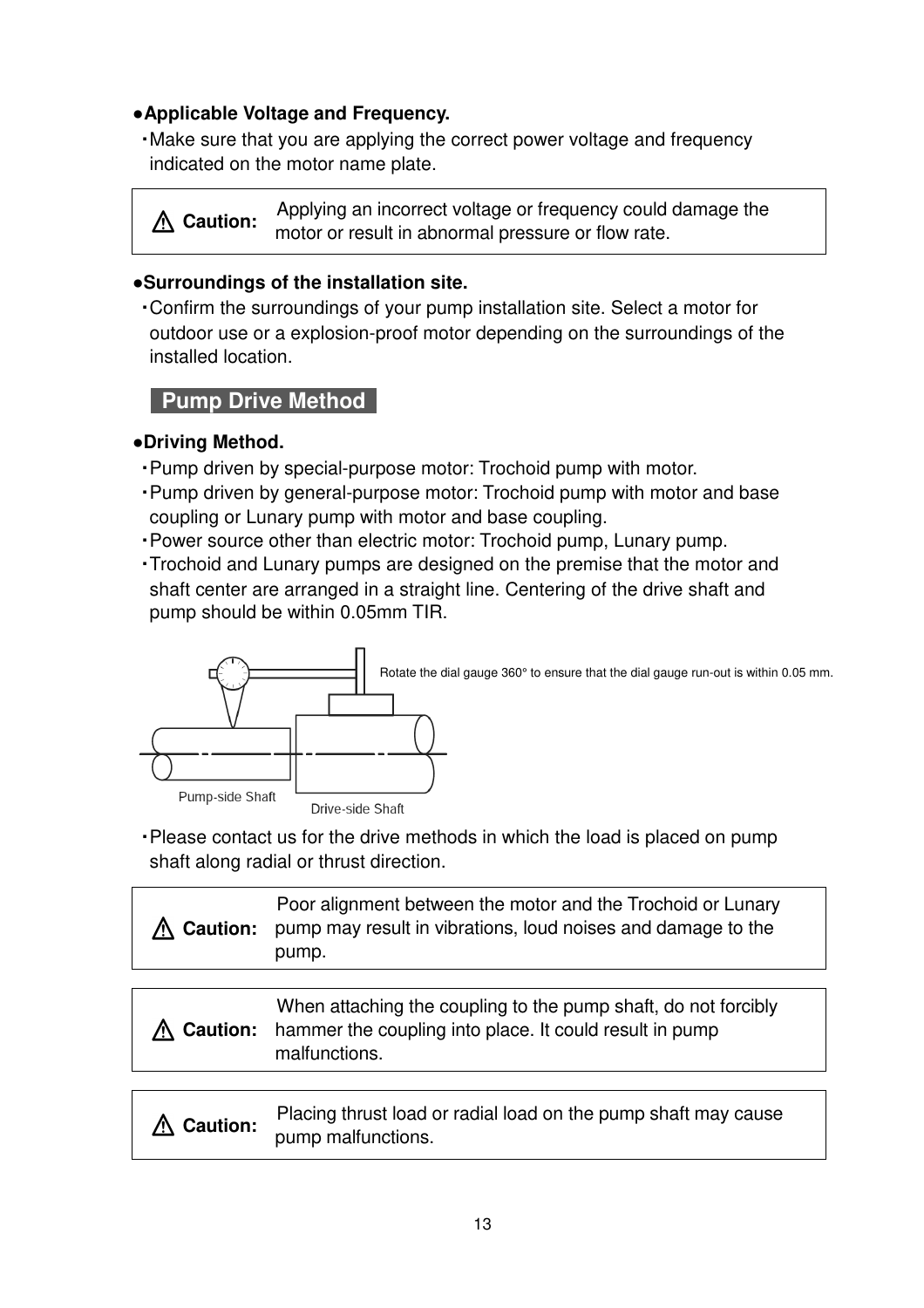# **Suction Capacities**

- ・Set the suction head for the Trochoid and Lunary pumps within 1m when running the motor at a speed of 1,000  $\sim$  2,500min<sup>-1</sup> or keep the suction pressure at the suction port within  $-0.03 \sim 0$ MPa when the port is fully filled with oil.
- ・Pressure on the suction side lower than -0.03MPa could result in cavitation, abnormal noise, heating, poor discharge and damage to the pump.
	- ・Please consult us if the pump should be operated outside the specification range as stated above.

| Suction capabilities will drop when there is large resistance in the |
|----------------------------------------------------------------------|
| <b>A</b> Caution: discharge line.                                    |

**Caution:** Suction capabilities will drop significantly when air enters from the suction line.

・The pump must be mounted at a position below the oil surface level if running the pump at slow speed.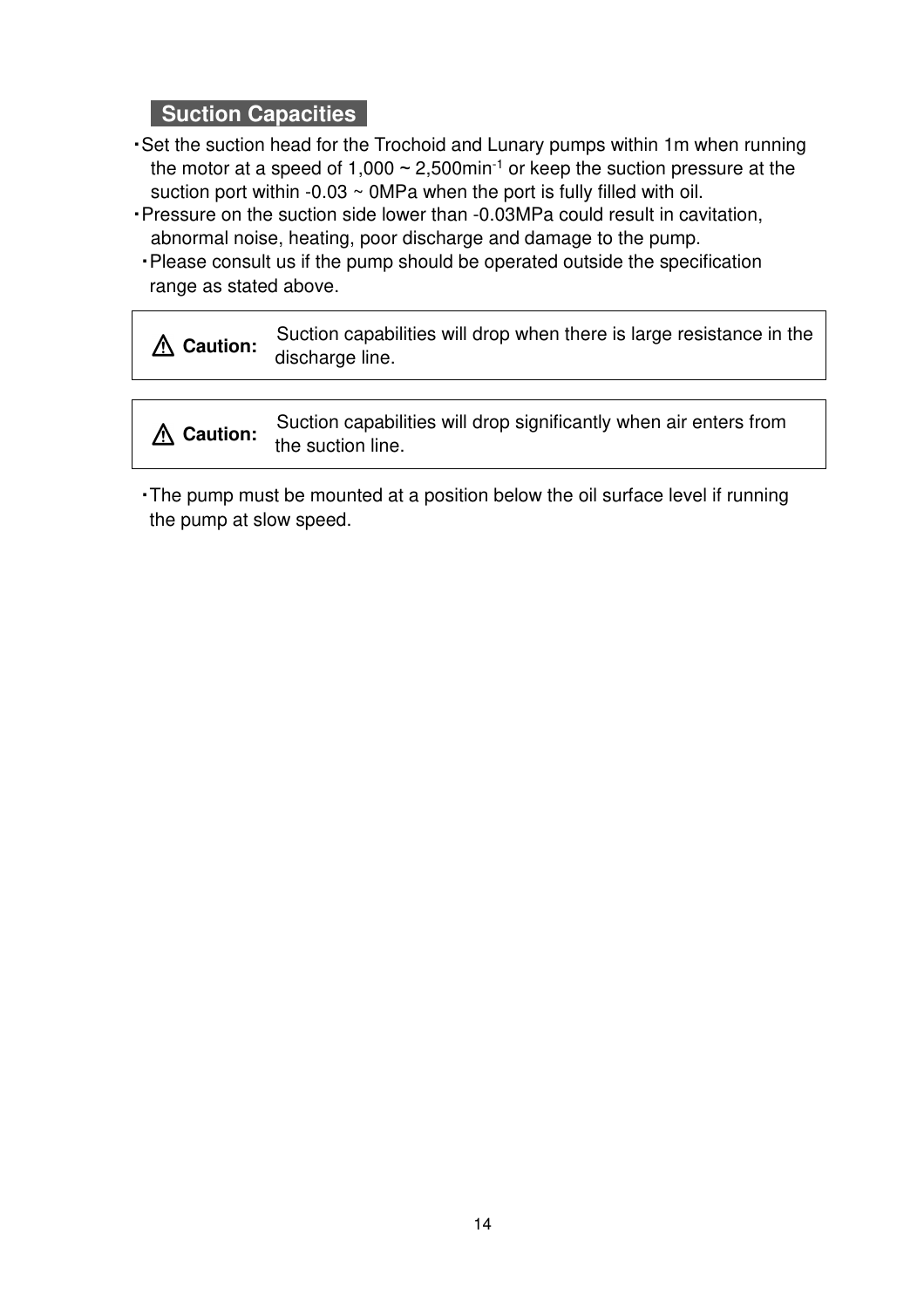# **Troubleshooting Chart**

・If you experience no oil discharge, a high pitched sound, or such other abnormal phenomena soon after the installation, check the troubleshooting chart in the table that follows. If you cannot find out the cause of trouble, consult us or your dealer.

| Symptom                           | Possible causes                                             | Check methods                                                                                                                         | Possible remedies                                                                                                                                                                                              |
|-----------------------------------|-------------------------------------------------------------|---------------------------------------------------------------------------------------------------------------------------------------|----------------------------------------------------------------------------------------------------------------------------------------------------------------------------------------------------------------|
| Insufficient flow<br>or pressure. | Discharge amount<br>is insufficient or no<br>oil discharge. | · Measure the suction pressure<br>with vacuum gauge, the suction<br>pressure lower than -0.03MPa<br>may cause cavitation.             | · Replace the oil with lower<br>viscosity.                                                                                                                                                                     |
| Pump doesn't<br>draw oil.         |                                                             | Check for suction pipe<br>clogging.<br>Check out the suction filter if it's<br>clean.                                                 | .Clean out the suction filter.                                                                                                                                                                                 |
|                                   |                                                             | . Not enough oil in the tank.<br>. Check the oil level with level<br>gauge or make a visual check.                                    | . Fill the tank with oil up to the<br>specified level.<br>Guide line: The amount of oil<br>which is 3-4 times larger than<br>the pump flow rate.                                                               |
|                                   |                                                             | · Is the pump drawing air from<br>the pipe joints?                                                                                    | ·Retighten the pipe joints.                                                                                                                                                                                    |
|                                   |                                                             | · Viscosity of oil is too low for the<br>intended pressure.                                                                           | . Change the viscosity of oil to<br>the suitable level for your<br>pump.                                                                                                                                       |
|                                   |                                                             | · Tighten up the relief valve<br>pressure control screw while<br>referring to the pressure gauge.<br>Result: Pressure won't build up. | . Clean out the relief valve or<br>remove foreign object as<br>something might get stuck in<br>the relief valve.                                                                                               |
|                                   |                                                             | · Tighten up the relief valve<br>pressure control screw while<br>referring to the pressure gauge.                                     | · Set pressure is too low. Raise<br>the set pressure as oil is<br>leaking through the relief valve.                                                                                                            |
|                                   |                                                             | Result : Pressure builds up.<br>. The pump is rotating backward.<br>· Visual check of rotation<br>direction.                          | . Change the direction of rotation<br>as indicated on the pump.                                                                                                                                                |
|                                   |                                                             | · Is suction line or discharge line<br>blocked?                                                                                       | · Release the suction line and<br>discharge line.                                                                                                                                                              |
|                                   |                                                             |                                                                                                                                       | Widen the diameter of suction<br>pipe or discharge pipe.                                                                                                                                                       |
| Oil leaks.                        | Oil leaks from oil                                          | · Is the pump rotating in correct<br>direction?                                                                                       | · Repair or replace pump.                                                                                                                                                                                      |
|                                   | seal.                                                       | · Is suction pipe pressurized?                                                                                                        | . The pump should be mounted<br>at a position higher than oil<br>surface level.<br>· Pressure resistance of oil seal<br>must be within the range of 0 $\sim$<br>$0.03$ MPa.                                    |
|                                   |                                                             |                                                                                                                                       | · If check valve (NRV) is installed<br>in the suction line, pressure<br>may be trapped inside the<br>discharge line and as it has<br>nowhere to go, the whole<br>pressure will be applied on oil<br>seal area. |
|                                   |                                                             | ·Oil temperature exceeds<br>maximum resistance<br>temperature of oil seal.                                                            | · Oil seals for special materials<br>also can be supplied if<br>requested.                                                                                                                                     |
|                                   |                                                             | . Oil is incompatible with oil seal<br>materials.                                                                                     | ·Replace seal or pump.                                                                                                                                                                                         |

## **Pump Troubleshooting Chart**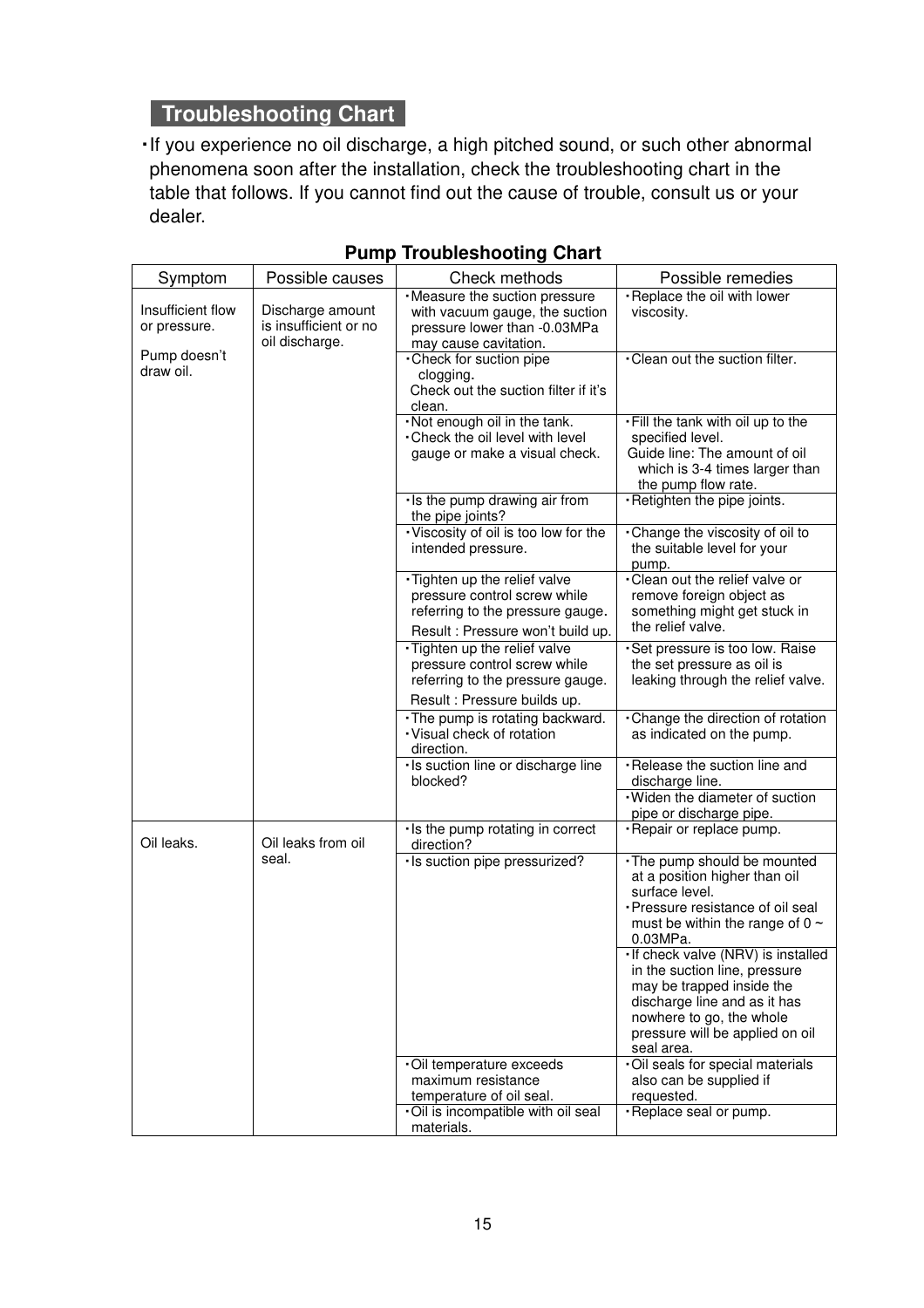| Symptom                        | Possible causes                                                                                                                                                                                                            | Check methods                                                                                                                             | Possible remedies                                                                                                                                                                                                                                                                                                      |
|--------------------------------|----------------------------------------------------------------------------------------------------------------------------------------------------------------------------------------------------------------------------|-------------------------------------------------------------------------------------------------------------------------------------------|------------------------------------------------------------------------------------------------------------------------------------------------------------------------------------------------------------------------------------------------------------------------------------------------------------------------|
| No oil discharge.              | Motor doesn't                                                                                                                                                                                                              | ·Blackout or voltage drop.                                                                                                                | . Check the power supply<br>equipment.                                                                                                                                                                                                                                                                                 |
| Breaker trips.                 | rotate.                                                                                                                                                                                                                    | ·Solenoid valve or breaker trips.                                                                                                         | ·Reset the Solenoid valve,<br>breaker.                                                                                                                                                                                                                                                                                 |
|                                |                                                                                                                                                                                                                            | · Power supply is disconnected<br>or has a poor connection.                                                                               | · Replace or reconnect the cable.                                                                                                                                                                                                                                                                                      |
|                                | Overloading.                                                                                                                                                                                                               | · Is power rating adequate for<br>the operation.                                                                                          | · Use motor with higher output<br>rating.<br>· Use pump with lower capacity.<br>If you find it difficult to choose<br>the right motor or pump, please<br>consult us after checking oil<br>viscosity, required pressure<br>and pipe layout.                                                                             |
|                                | Pump won't rotate or<br>rotate unsmoothly by                                                                                                                                                                               | . Are viscosity and lubricity of the<br>oil adequate?                                                                                     | · Rotor galling or foreign object<br>stuck inside the pump.                                                                                                                                                                                                                                                            |
|                                | hand.                                                                                                                                                                                                                      | · Is the oil fairly clean?                                                                                                                | · Repair or replace pump.                                                                                                                                                                                                                                                                                              |
| Loud noise.<br>Abnormal noise. | ·Suction resistance<br>is too high<br>(cavitation).<br>Suction pipe is too<br>narrow.<br>·Suction pipe too<br>long.<br>·Motor speed is too<br>fast.<br>·Suction filter has a<br>large resistance.<br>.Oil viscosity is too | · Measure the suction pressure<br>with vacuum gauge.<br>. Cavitation must be occurring if<br>suction pressure is lower than -<br>0.03MPa. | . Make sure that suction<br>pressure is within -0.03 $\sim$ 0MPa<br>(Close to atmospheric<br>pressure).<br>· Replace with larger pipes.<br>. Make the pipe length shorter<br>· Replace with filters in which the<br>resistance is smaller.<br>. Replace with oil with lower<br>viscosity.<br>. Lower the suction lift. |
|                                | high.<br>·Suction lift is too<br>high.<br>$\cdot$ The pump is<br>drawing air<br>(Airation).                                                                                                                                | · Is there foam inside the tank?<br>· Is there loose pipe connections?<br>. Check if returned pipe is under                               | Make sure that air doesn't enter<br>the tank, pipes and inside the<br>pump.<br>· Make sure that the returned                                                                                                                                                                                                           |
|                                | ·Misaligned coupling.                                                                                                                                                                                                      | the oil surface or not.<br>•Check the concentricity of<br>couplings and shaft alignment.                                                  | pipe is always under the oil.<br>. Make sure that the coupling's<br>concentricity is within the<br>specified level.                                                                                                                                                                                                    |